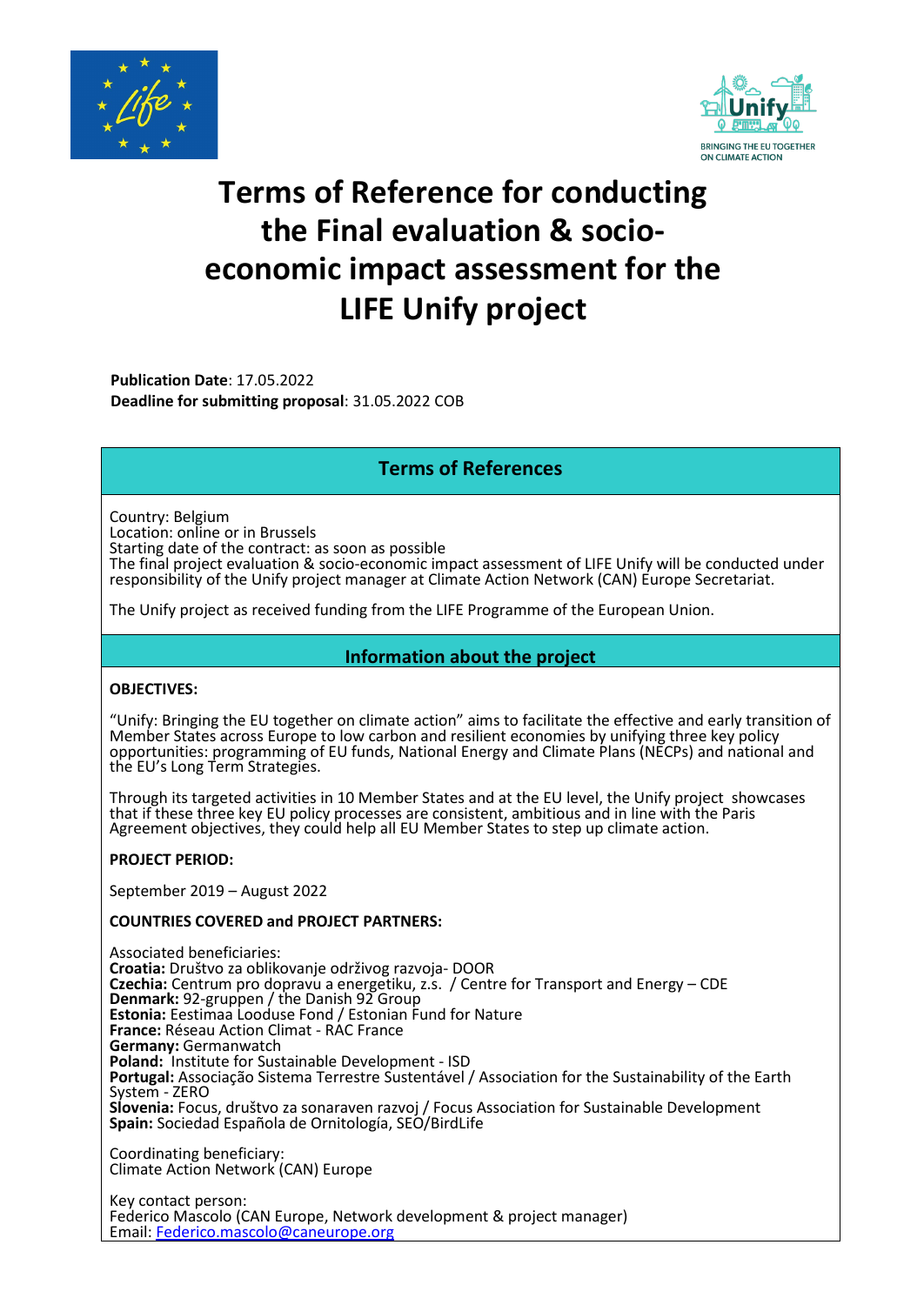## **Assignment & Objectives of the Evaluation**

**Assignment:** CAN Europe seeks to hire a consultant to undertake**:** 

- 1) A final evaluation of the project (Activity F.2.3 'Final project evaluation', under Action F.2, 'Project Monitoring and Evaluation')
- 2) An integrated socio-economic assessment (Activity D.1.2 'Socio-economic impact assessment', under Action D.1, 'Monitoring the impact of the project actions')

#### **Main objectives:**

- To provide an objective evaluation of the LIFE Unify project for its final review.
- To assess the socio-economic, political and policy impacts of the LIFE Unify project across its target groups, in the 10 countries involved in the project and across the EU.

Both evaluations should take into consideration the initial project scope, objectives and goals, and compare them with its final achievements and results, thereby evaluating the fulfillment of objectives, efficiency, impact and sustainability of project activities and underlining key lessons.

The final project evaluation and socio-economic impact assessment should provide credible and useful information to inform the project's final reporting, as well as the drafting of the AfterLife plan and the assessment/revision of KPIs. The outcomes of this report will be reviewed by the LIFE UNIFY Project Management Team also in light of the project's closing event, in which project partners present the evaluation report, and jointly draw conclusions with the Project Monitor and CINEA.

Principles underpinning the approach to the evaluation are: • Impartiality and independence of the evaluation process from the implementation functions,

• Credibility of the evaluation, through use of appropriately skilled and independent expertise,

• Usefulness of the evaluation findings and recommendations, through timely presentation of relevant, clear and concise information.

## **Methodology of the Evaluation**

Both evaluations should be done through desk research, interviews with project partners and relevant stakeholders engaged in the project's activities and policy areas. The use of public data from national authorities, the EU, public bodies, private companies could also be envisaged.

The final project evaluation should provide conclusions and recommendations on the following questions:

• Effectiveness: To which degree did the activities meet the objectives and results set out in the project (as outlined in the logical framework)? The LIFE Unify project has adjusted the timeline and content of its deliverables to follow the developments about EU's climate policies. Were they effective and helped to meet the objectives?

• Relevance: Was the project designed and implemented? in a way that is relevant to reach its goals?

- Efficiency: Was the project run/implemented in an efficient way?
- Sustainability: Are the results achieved so far sustainable? Are they expected to be sustainable?

• Internal coherence: Were the result indicators and their means of verification adequate? What possible adjustments of designing indicators? would the consultant recommend?

• Impact: What were the concrete impacts of the project at the EU and national level? Were there any unforeseen positive/negative effects of the activities?

• Which unmet needs would be relevant for the LIFE Unify project to look into in an eventual continuation of the project?

Ultimately, the final project evaluation should assess the impact of the Unify project in promoting the development of strong & ambitious NECPs, nLTS, SECAPs, EU funds spending plans and programmes (RRPs, OPs, PAs, TJTPs etc.). It should include lessons learned and provide recommendations, as well as distill examples of policy impact at the national and EU level.

The socio-economic impact assessment should identify key social and economic impacts both in the countries covered by LIFE Unify, and at a broader, EU-wide level. Some specific objectives of the assessment include: